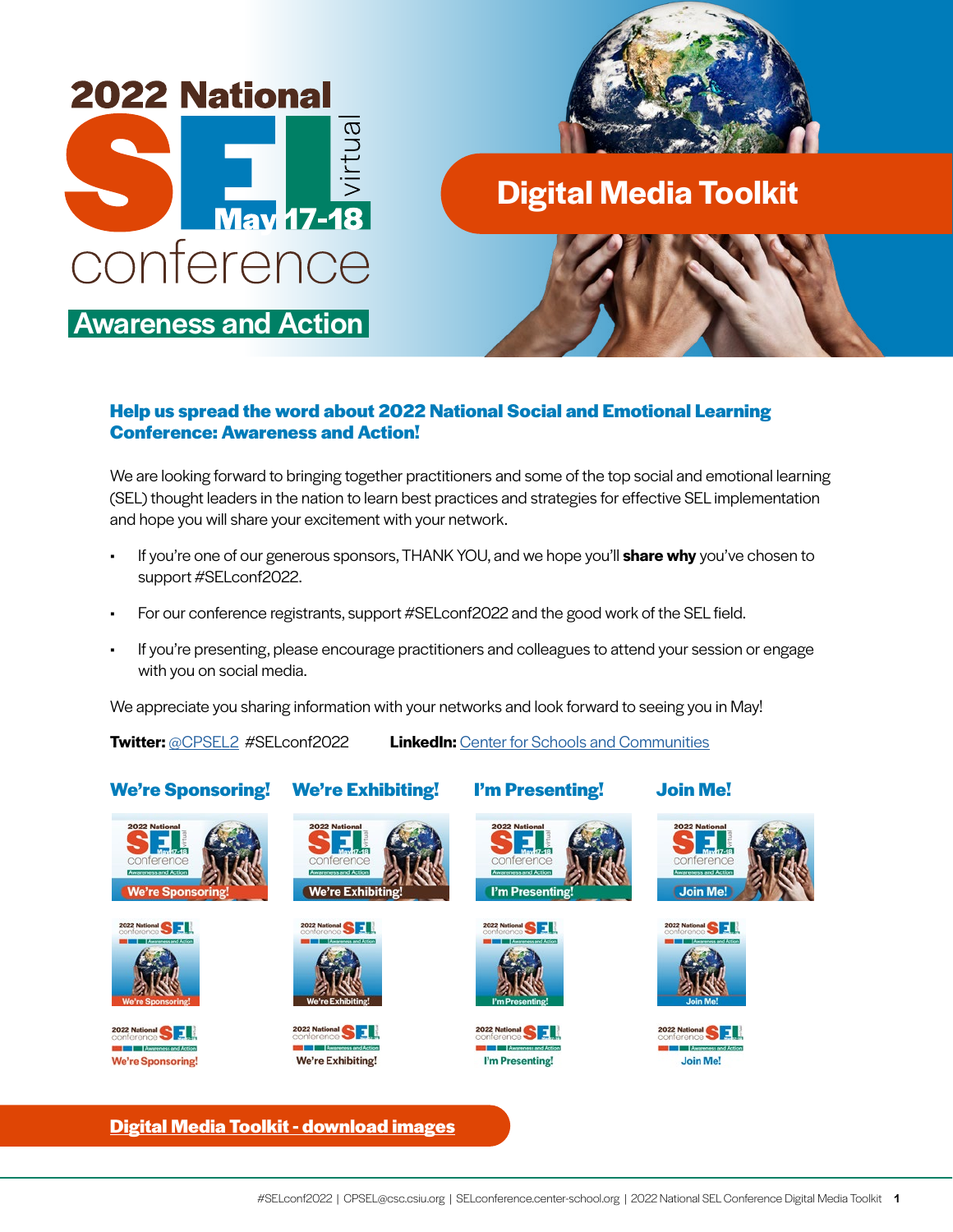## TWITTER social content samples

#### **Twitter is an excellent social media platform with incredible reach. You'd be surprised how much information and excitement you can pack into 280 characters!**

#### **TWITTER TIPS**

- Make sure to use the conference hashtag **#SELConf2022** in your posts.
- You can also mention CPSEL in your tweet **@CPSEL2**.
- Direct folks to the conference website with this link: **https://selconference.center-school.org**
- **If you're presenting**, promote your session by sharing the title, date and time.

#### **SAMPLE TWITTER POSTS**

I'll be at #SELconf2022 in May. Will you? I hope you'll join me! https://selconference.center-school.org

I'm looking forward to one of my favorite #SEL focused professional development events of the year! @CPSEL2's #SELconf2022! Join me May 17-18! https://selconference.center-school.org

Join me and hundreds of fellow educators and youth professionals May 17-18 at #SELconf2022. Can't wait to see you there! https://selconference.center-school.org

The theme for #SELconf2022 is Awareness and Action. Will you act and join me May 17-18? https://selconference.center-school.org

How I'm helping youth build skills for lifelong success: I'm attending #SELconf2022 for quality training and professional development! Will you be there? https://selconference.center-school.org

I'm [sponsoring/presenting at] #SELconf2022 May 17-18! Learn more at https://selconference.center-school.org

Where will you be May 17-18? I'll be at @CPSEL2's 2022 National SEL Conference – and I hope you'll join me! https://selconference.center-school.org #SELconf2022

Want to explore leveraging the latest social and emotional learning research and practice? Join me at #SELconf2022 May 17-18. https://selconference.center-school.org

Want to build #SEL awareness and take action, creating a positive school climate that supports student success? Join me at #SELconf2022 May 17-18. https://selconference.center-school.org

Invest in your professional growth and self-care and join me at #SELconf2022 https://selconference.center-school.org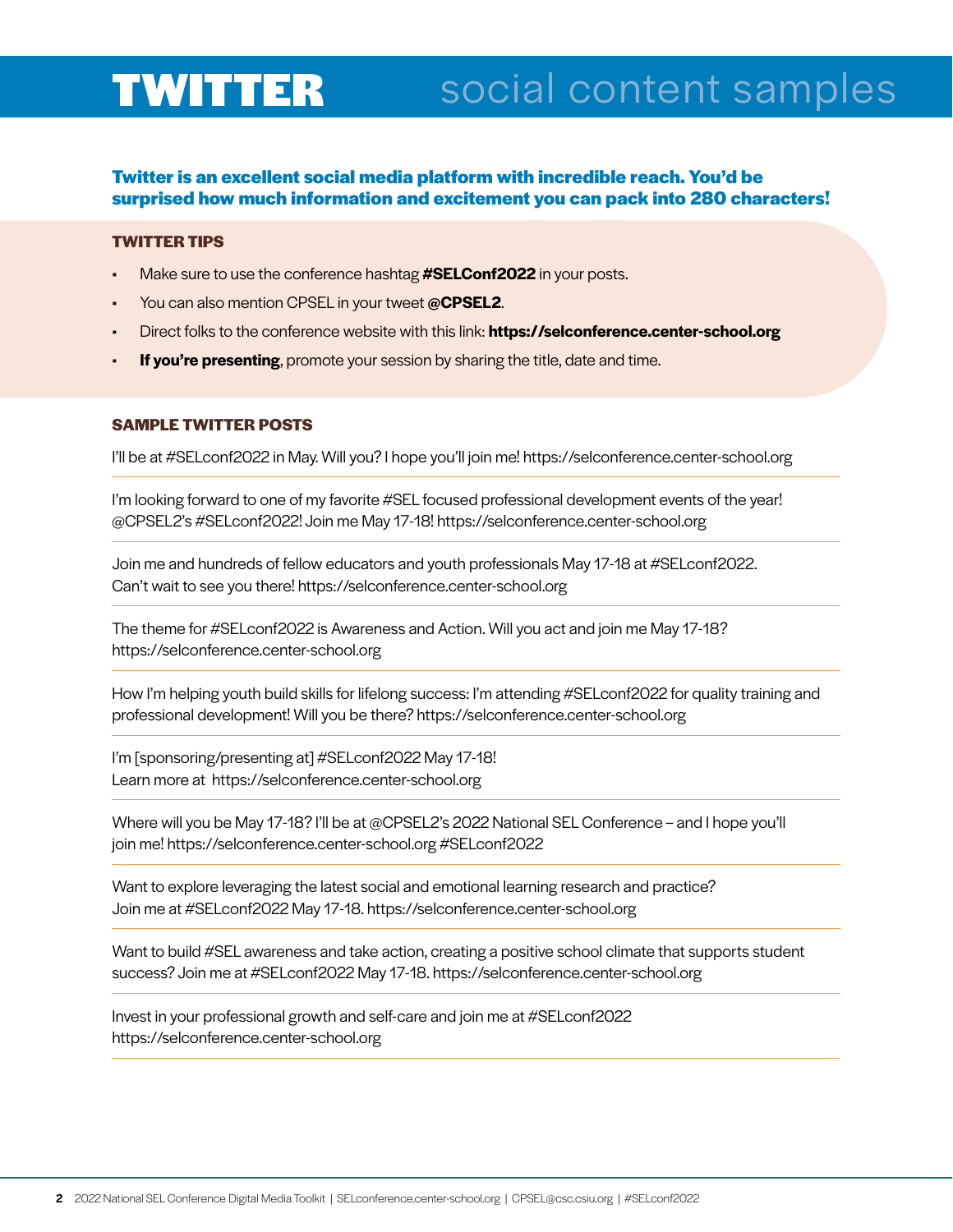# **FACEBOOK** social content samples

#### **Facebook is a great platform for sharing images and links, and for encouraging conversation.**

#### **FACEBOOK TIPS**

- Keep your posts short and sweet, and try to include an image, newsletter or article link, or some other visual content. While Facebook doesn't have character limits, it's still best to keep posts succinct.
- Use action words in your post, such as "like," "share," "explore" and "learn more" to urge readers to take a specific action.
- Ask questions and solicit the input of others to keep the dialogue going.
- Facebook doesn't track hashtags in the same way that Twitter does, but don't forget to mention the name of the event in your post!
- If you've attended the SEL Conference in previous years, feel free to post photos from the event to get people interested!

#### **SAMPLE FACEBOOK POSTS**

I learned so much from the 2021 National Social and Emotional Learning Conference, and I'm already registered to attend the 2022 virtual conference. Join me! https://selconference.center-school.org [if you have a photo from a previous conference to share, include it here!]

I can't wait to join hundreds of educators and youth professionals to learn best practices in SEL at the 2022 National Social and Emotional Learning Conference! https://selconference.center-school.org

[Your company name] is a proud sponsor of the 2022 National Social and Emotional Learning Conference. Like this post to be entered to win a giveaway during the conference! https://selconference.center-school.org

What conference are you most looking forward to this year? For me, it's the virtual 2022 National Social and Emotional Learning Conference in May! https://selconference.center-school.org

We're excited to announce [organization] is sponsoring the 2022 National Social and Emotional Learning Conference! I hope you'll join us May 17-18: https://selconference.center-school.org

I'm excited to present at the virtual 2022 National Social and Emotional Learning Conference this May! I'll be presenting on [insert topic]. I hope you'll join my session! https://selconference.center-school.org

Organizations can and should leverage the power of social and emotional learning to promote equity and build community. [Your company name] is a proud sponsor of the 2022 National Social and Emotional Learning Conference because they are leaders in a powerful national movement. I hope you'll join us May 17-18! https://selconference.center-school.org

Supportive community and authentic belonging are essential to students' learning and development. Join me in supporting the 2022 National Social and Emotional Learning Conference by attending this virtual event May 17-18! https://selconference.center-school.org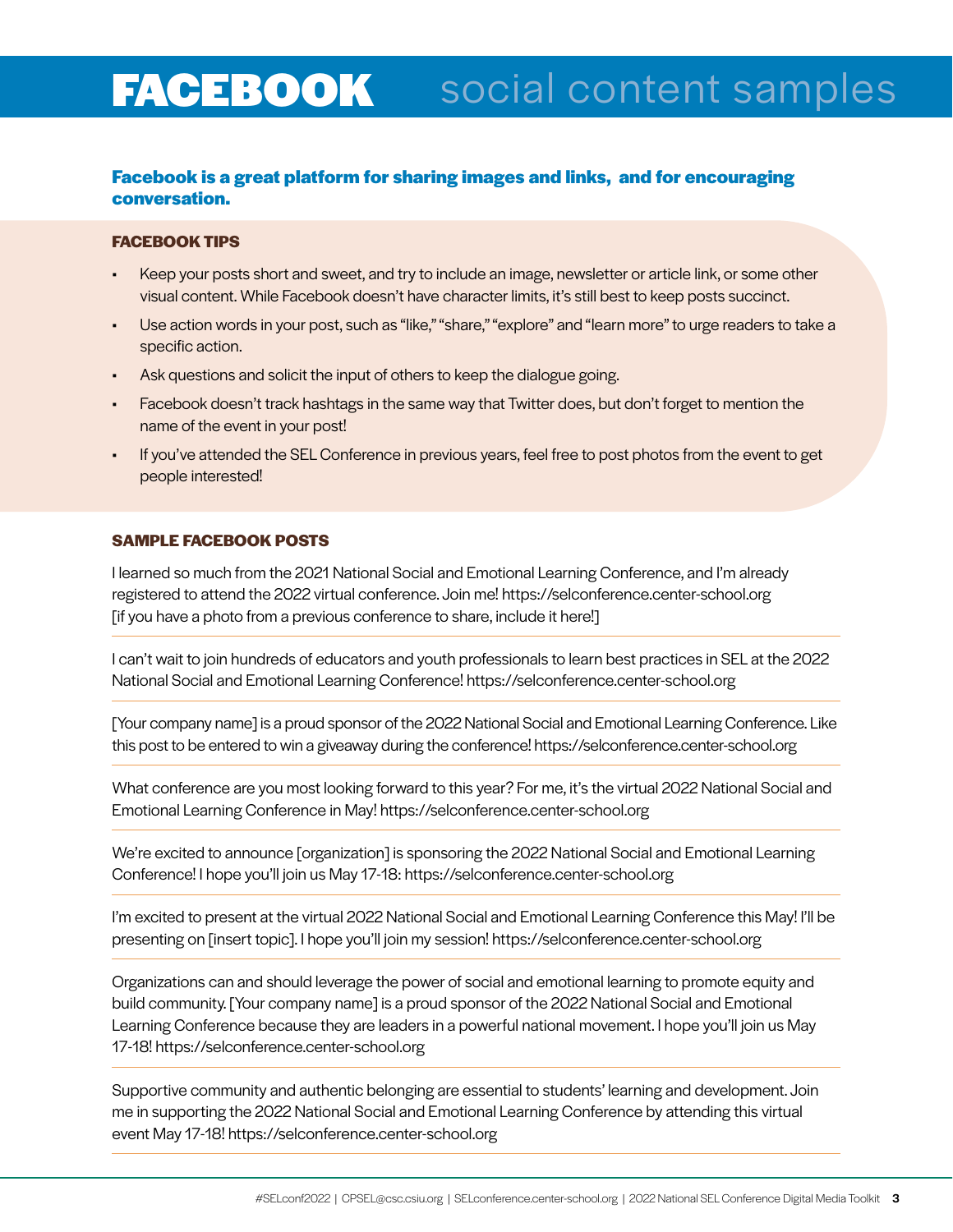# LINKEDIN social content samples

#### **LinkedIn is the best platform for enhancing professional connections and activating your network.**

#### **LINKEDIN TIPS**

- Focus LinkedIn content on professional development and/or networking. LinkedIn is the place where people go to build their network and professional portfolio. Meet your connections where they are!
- Take advantage of LinkedIn groups and cross-post content to any groups to which you belong.
- Feel free to customize the sample posts below. Consider sharing how your work fits into this year's conference theme: Awareness and Action.

#### **SAMPLE LINKEDIN POSTS**

I'm excited to be a part of the 2022 National Social and Emotional Learning Conference! It's a great networking and professional development opportunity for #SEL educators and youth professionals. I hope to see you there! https://selconference.center-school.org

The 2022 National Social and Emotional Learning Conference: Where practitioners and some of the top SEL thought leaders in the nation gather to learn best practices and strategies for effective #SEL implementation. We're excited to be there! https://selconference.center-school.org

Are you planning to attend the 2022 National Social and Emotional Learning Conference on May 17-18? I'll be there, sharing [insert something about your organization/products/services/session]. Drop me a line if you're planning to attend—I'd love to connect! https://selconference.center-school.org

Wondering what the best practices or most effective tools are for implementing SEL? Join me at the 2022 National Social and Emotional Learning Conference, May 17-18! It's a great opportunity to get quality #SEL focused professional development. https://selconference.center-school.org

If you're working in education or are involved in SEL initiatives at your school, district or organization, consider attending the 2022 National Social and Emotional Learning Conference, May 17-18. Build your network of individuals passionate about #SEL! https://selconference.center-school.org

What's your top networking tip? I'm headed (virtually) to the 2022 National Social and Emotional Learning Conference on May 17-18 and would love to meet some new folks! Let me know if you'll be there—I'd love to connect. https://selconference.center-school.org #SEL

Organizations can and should leverage the power of social and emotional learning to promote equity and build community. [Your company name] is a proud sponsor of the 2022 National Social and Emotional Learning Conference because they are leaders in a powerful national movement. I hope you'll join us May 17-18! https://selconference.center-school.org #SEL

Supportive community and authentic belonging are essential to students' learning and development. Join me in supporting the 2022 National Social and Emotional Learning Conference by attending this virtual event on May 17-18! https://selconference.center-school.org #SEL